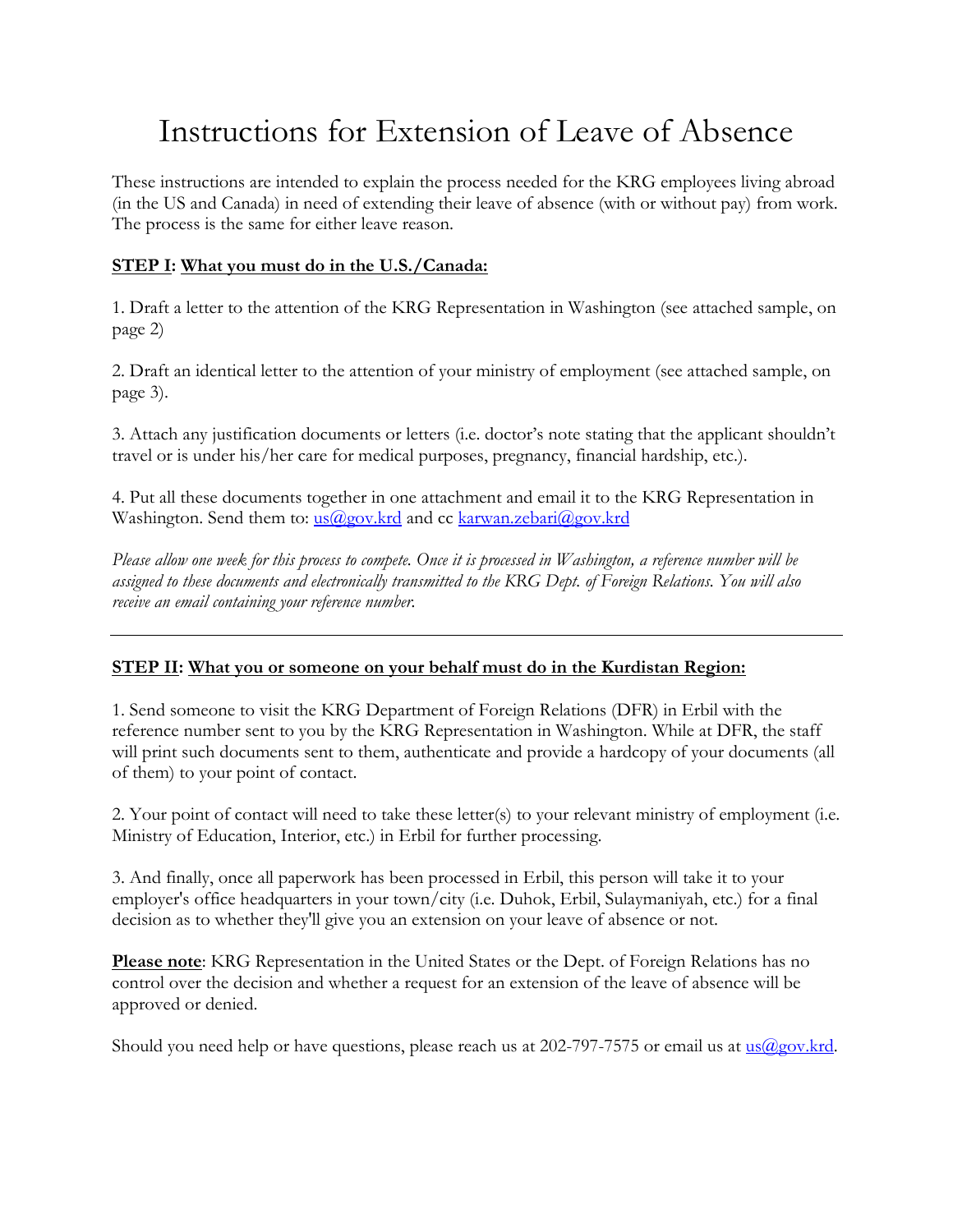**بەروار:** \_\_\_ /\_\_\_ /\_\_\_\_\_\_\_

ی**بۆ**: نوێنەرايەتى حكومەتى ھەرێمى كوردستان لە ويلايەتە يەكگرتووەكانى ئەمريكا

> ی**بابەت**: داواكارى مۆڵەتى <mark>بە / بەبىّ مووچە بۆ ماوەى (x)سا</mark>ڵ

کارمەند بووم بە ناونیشات <sup>ی</sup> من ناوم \_\_\_\_\_\_\_\_\_\_\_\_\_\_\_\_\_\_\_\_\_\_\_\_\_\_\_، له فەرمانگەی  $\Box$ ی مۆڵەت بووم هەتا ڕێکەوت \_\_\_ /\_\_\_ /\_\_\_\_\_\_\_ ئێستا دەمەوێت مۆڵەتەكەم نوێ بكەمەوە بە/ بەبێ مووچە بۆ ماوەى (x) ساڵ لە بەرواری \_\_\_ /\_\_\_ /\_\_\_\_\_\_\_ هەتا بەرواری \_\_\_ /\_\_\_ /\_\_\_\_\_\_\_ خۆم ناتوانم بگەڕێمەوە بۆ کوردستان لەبەر.... .... .... .... .... .... .... .... .... .... .... .... .... .... .... .... .... .... .... .... .... .... .... .... .... .... .... .... .... .... .... .... .... .... .... .... .... .... .... .... .... .... .... .... .... .... .... .... .... .... .... .... .... .... .... .... .... .... .... .... .... .... .... .... .... .... .... .... .... .... .... .... .... .... .... .... .... .... .... .... .... .... .... هاوپێچ بریتییە لە بەڵگەنامەی بەشدارییم لەو بەرنامەیە. لەگەڵ ڕێزدا

> ژمارەی تەلەفون لە کوردستان: ژمارەی تەلەفون لە دەرەوی کوردستان: ئیمەیڵ: US/Canada Address : ناونیشان

> > واژوو<mark>: ا</mark>